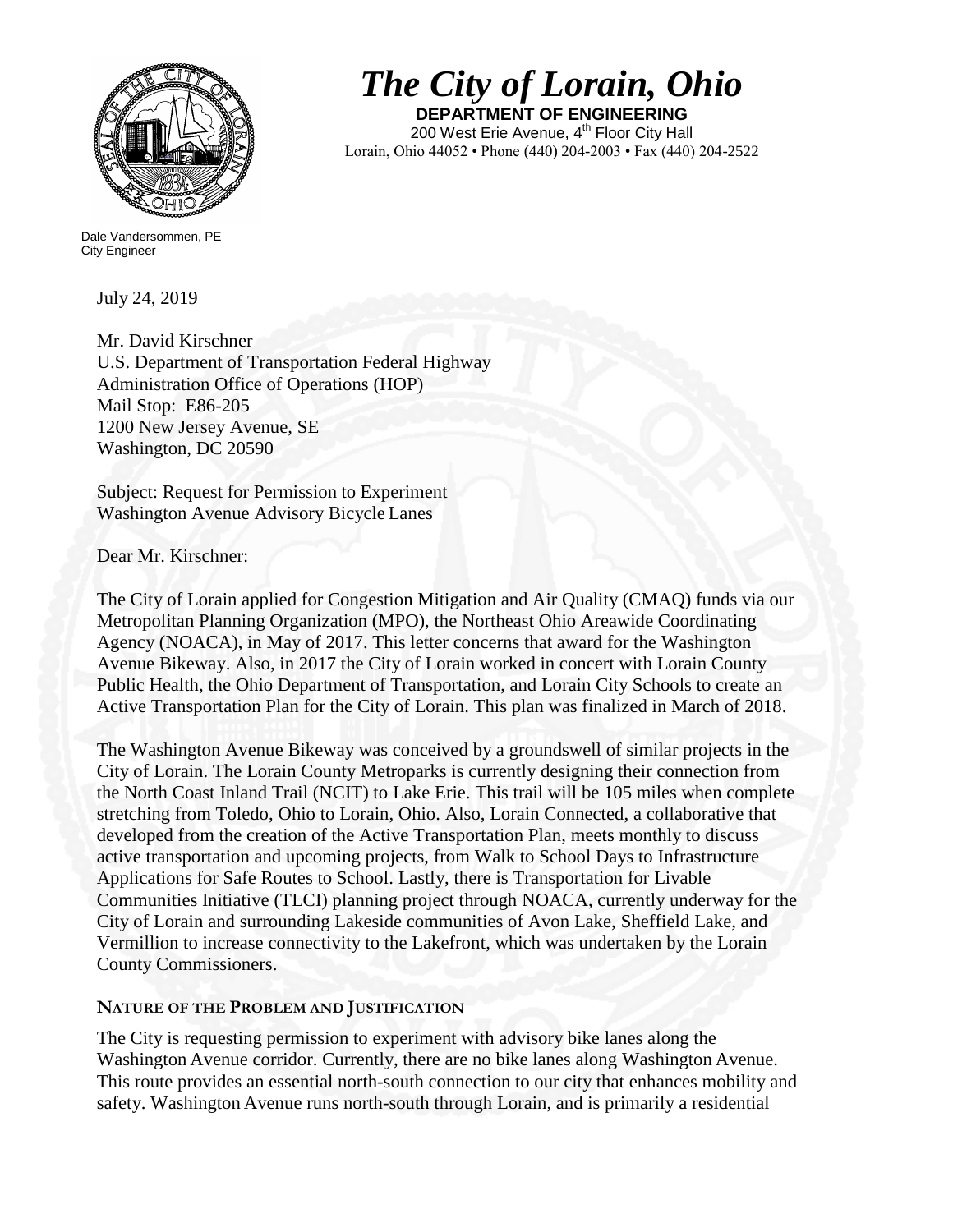street with three schools, two city parks, and a commercial plaza near the north end. The south end of Washington Avenue terminates at Washington Elementary and General Johnnie Wilson Middle Schools, with the nearby Lorain High School and the north end terminates at Veterans Memorial Park and nearby Admiral King Elementary School. Improving safety for children riding bikes to school is a key goal of the project. Washington Avenue is also used by diverse bike riders as a means to connect with other destinations in town and other routes in Lorain and Lorain County's bicycle network. The Washington Avenue street width (26' to 36'-with parking) will not support traditional bike lanes.

## **PROPOSED CHANGE, DEVELOPMENT AND MUTCD DEVIATION**

Originally the Washington Avenue Bikeway was planned to have sharrows only in the areas that did not support bike lanes. Since we anticipate students K-8 utilizing this bikeway there were some concerns of not providing separate bike lanes. We evaluated options for Washington Avenue, including traditional bike lanes, utilizing sharrows, and advisory bike lanes. Therefore, in discussion with our MPO and ODOT it was decided to explore Advisory Bike Lanes. The white paper: *Advisory Bike Lanes in North America* was utilized to design the Advisory Bike Lanes. These plans were taken to the Administration and City Council and approved. Utilizing a mixed approach to our bikeway allows for a seamless connection throughout the City of Lorain. Below is a list of the application of the various bike lanes to be utilized as part of this project. It has been customized to work with the existing conditions of our city.

- West  $26<sup>th</sup>$  Street (Ashland to Oberlin) Advisory Bike Lanes, 5' width; 1 block
- Oberlin Avenue and School Trail Multiuse Trail, 8'-10' width
- Washington Avenue (Highland Park to West  $21<sup>st</sup>$  Street) Advisory Bike Lanes, 5' width: 7 blocks
- Washington Avenue (West  $21^{st}$  Street to West  $12^{th}$  Street) Traditional Bike Lanes, 6' width; 10 blocks
- Washington Avenue (West  $12^{th}$  Street to West Erie Avenue) Advisory Bike Lanes, 4.5'; 10 blocks

*Traditional Bike Lanes* – The pavement width of Washington Avenue varies along its length from 26 to 36 (with parking) feet. Washington Avenue is in an urban core area. A lot of the homes do not have driveways in the northern section. Therefore, it is not feasible to remove on street parking. In order to install traditional 5' bike lanes on both sides of Washington Avenue in the northern section– and maintain two vehicle travel lanes – the City would have to remove sidewalks on this street. The sidewalks in this area are adjacent to the roadway. There is no available right of way for widening.

*Bicycle Boulevard using Sharrows and Advisory Bike Lanes* – With traditional bike lanes ruled out due to equitable use for pedestrians and motorists, the City further evaluated the pros and cons of a bicycle boulevard using sharrows and advisory bike lanes. Either of these options can be implemented within the City's budget constraints. Because of the frequency of children on the route, the City determined it would be safer and more effective to provide the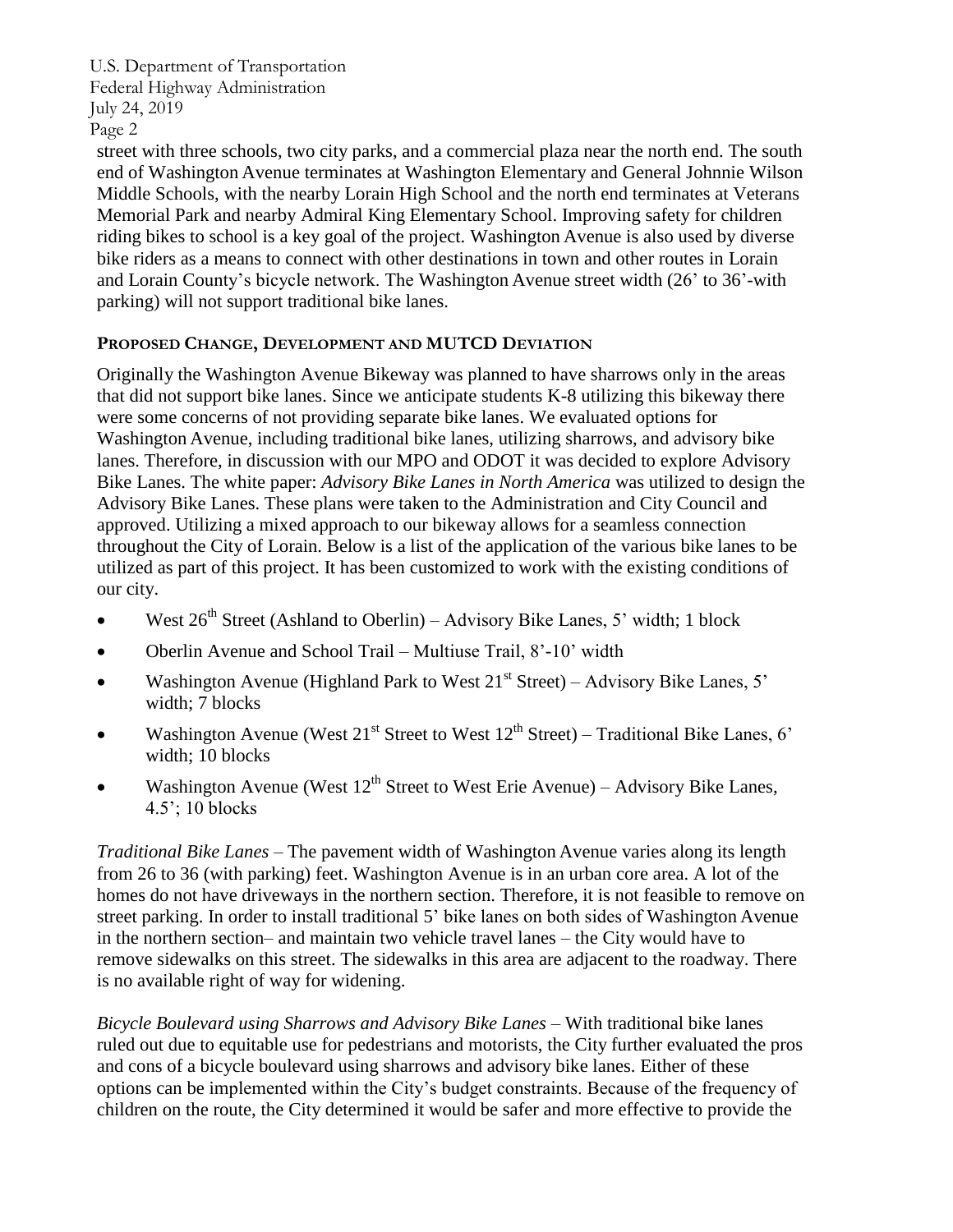separation and prominence of advisory bike lanes versus a bicycle boulevard with sharrows, where vehicles and bicycles equally share the same space.

*How Proposed Change Deviates from the current MUTCD – Advisory bike lanes differ from* traditional bike lanes by using a dashed line rather than a solid line to delineate a dedicated space for bicyclists. There is only one shared vehicle travel lane. When an oncoming car is encountered, vehicles may cross over the dashed markings for passing purposes, but only when bicyclists are not present. This is the configuration contemplated in our project design. We anticipate our roadway cross section will look similar to what is shown below on the left. The project will also include the custom sign created by Burlington, VT for their advisory bike lanes shown below on the right and the recommended Two- Way Traffic warning sign. If the custom sign cannot be utilized for the project we would utilize a No Centerline and Two-Way Traffic Warning sign.





## **ILLUSTRATIONS**

The following illustration is a map of the project area, showing Washington Avenue (green dots) and how it connects to existing and planned bicycle network facilities. We have received funding from NOACA, our MPO, to construct connections (shown in red) between our existing and planned infrastructure. This 2019 funded TLCI grant will allow for a connection from the planned advisory bike lanes, thus creating a bicycle network.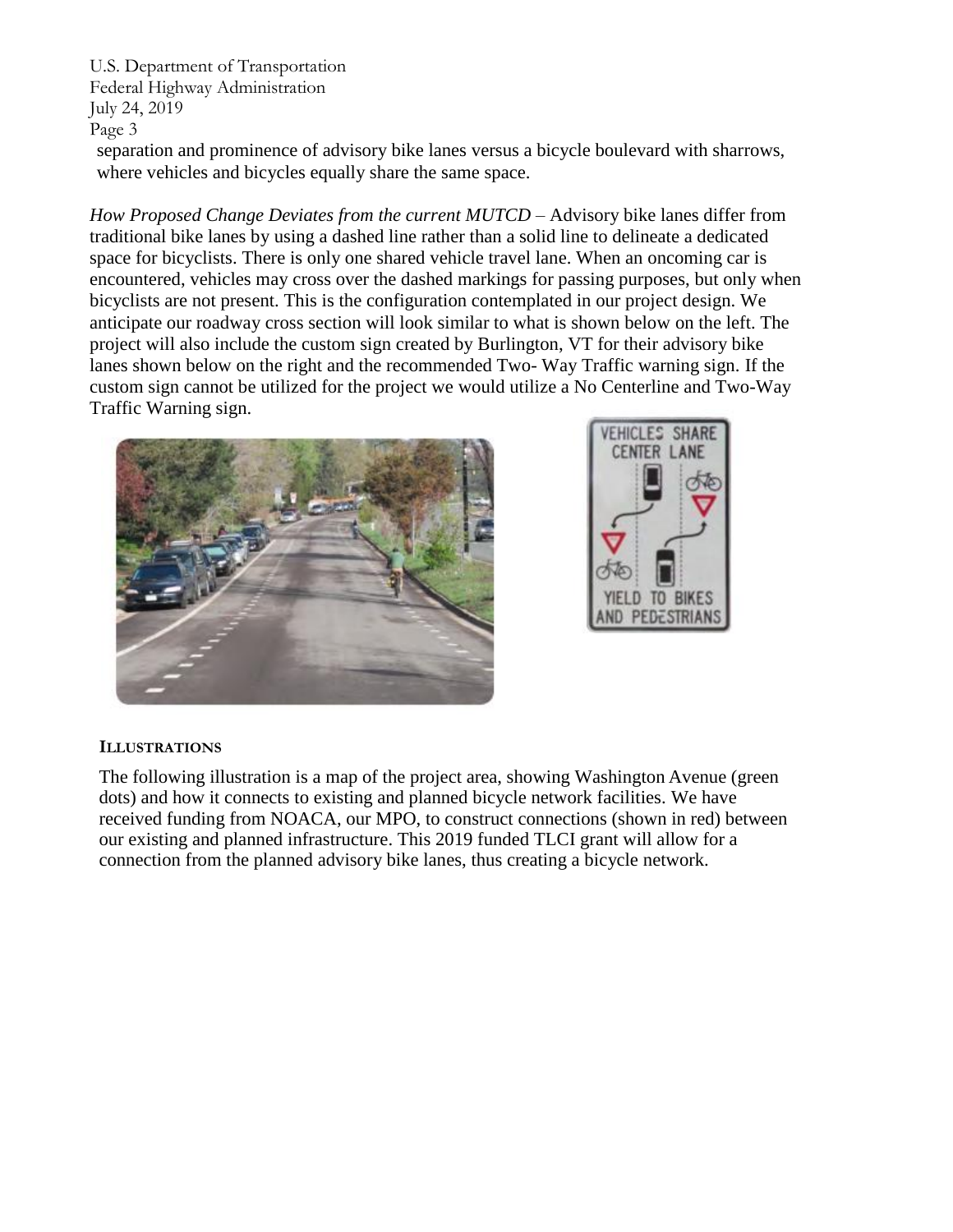

## **SUPPORTING DATA**

We understand there are now a number of existing official experiments for advisory bike lanes. The FHWA website lists Minneapolis, MN, Edina, MN, Richfield, MN, Columbia, MO and Alexandria, VA as places that are currently using advisory bike lanes. The *Advisory Bike Lanes in North America* whitepaper published by Alta Planning and Design in 2017 also includes case studies for Burlington, VT and Ottawa, ON. The whitepaper provides experience-based evidence that Advisory Bike Lanes function safely. The whitepaper offers the following criteria for application and design of advisory bike lanes:

- Low-to-Moderate traffic volume (less than or equal to 5,000 ADT)
- Low-to-Moderate motor vehicle speed (lees than or equal to 30 mph)
- A roadway width too narrow to support dedicated bicycle lanes without roadway widening or removal of other high-demand street elements

The Washington Avenue advisory bike lanes meet these criteria. Lorain is a legacy city in Ohio. The City of Lorain has suffered population loss and economic shifts. This has led to 20% of the people in the project area that do not own cars, per the last census. They utilize other modes of transportation than automobiles, such as walking, biking, and public transit. The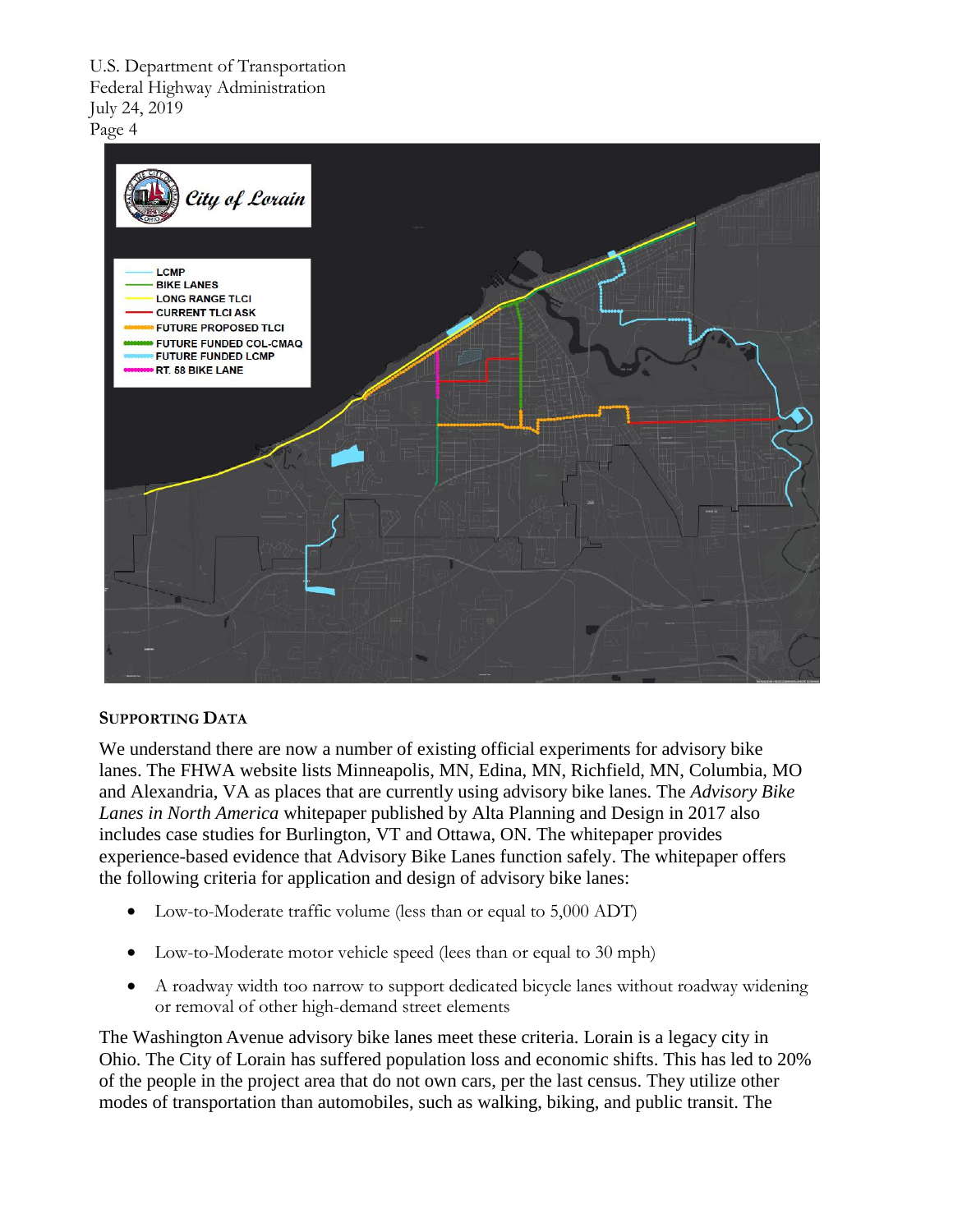population of the City of Lorain is approximately 64,097. NOACA conducted traffic counts on Washington Avenue between West  $9<sup>th</sup>$  Street and West  $11<sup>th</sup>$  Street, and the traffic volume is 2,852 ADT; the posted speed limit is 25 mph; our advisory lanes are currently contemplated at a varying width from 4.5' to 5'; and the two-way center travel lane varies from  $14.8' - 19'$ .

## **PATENT OR COPYRIGHT**

The City of Lorain is not aware of any patent or copyright protecting the concept of advisory bike lanes.

## **TIME PERIOD AND LOCATION**

Time Period: 3 seasons (April to mid-October of 2021, 2022 and 2023) Location: Washington Avenue corridor within the City of Lorain, Ohio

## **EVALUATION PLAN**

There are currently no bike lanes or any kind of bike facility on Washington Avenue. The City will primarily focus its evaluation on the performance of the advisory bike lanes after their installation. Bicyclist and motorist behavior will be observed by staff and/or volunteers along Washington Avenue. The evaluation plan includes collecting and recording the following data:

- Bicycle volume (before and after) Bike/Ped counts are done in May and September of each year
- Vehicular volume and speed (before and after) Miovision equipment on loan from NOACA
	- Baseline data was collected on May 2, 3, and 4 of 2019.
- Observations will be made once per year, and will include items such as the following:
	- Where do bicyclists tend to ride? Does this vary by the presence of parked or oncoming vehicles?
	- Where do motorists tend to drive? Does this vary by the presence of bicyclists or oncoming vehicles?
	- Are motorists yielding to bicyclists before merging into the advisory bike lane?
	- When motorists overtake bicyclists, are they leaving a safe passing distance? Especially important as Ohio is a 3 foot rule state.
	- Do the advisory bike lanes and lack of centerline appear to create conflicts among bicyclists and motorists?
	- Are bicyclists using the treatment as intended?
	- Are motorists using the treatment as intended?

## **AGREEMENT**

If it is determined that this proposed experiment does not perform as intended, the City will restore the site of the experiment to a condition that complies with the provisions in the